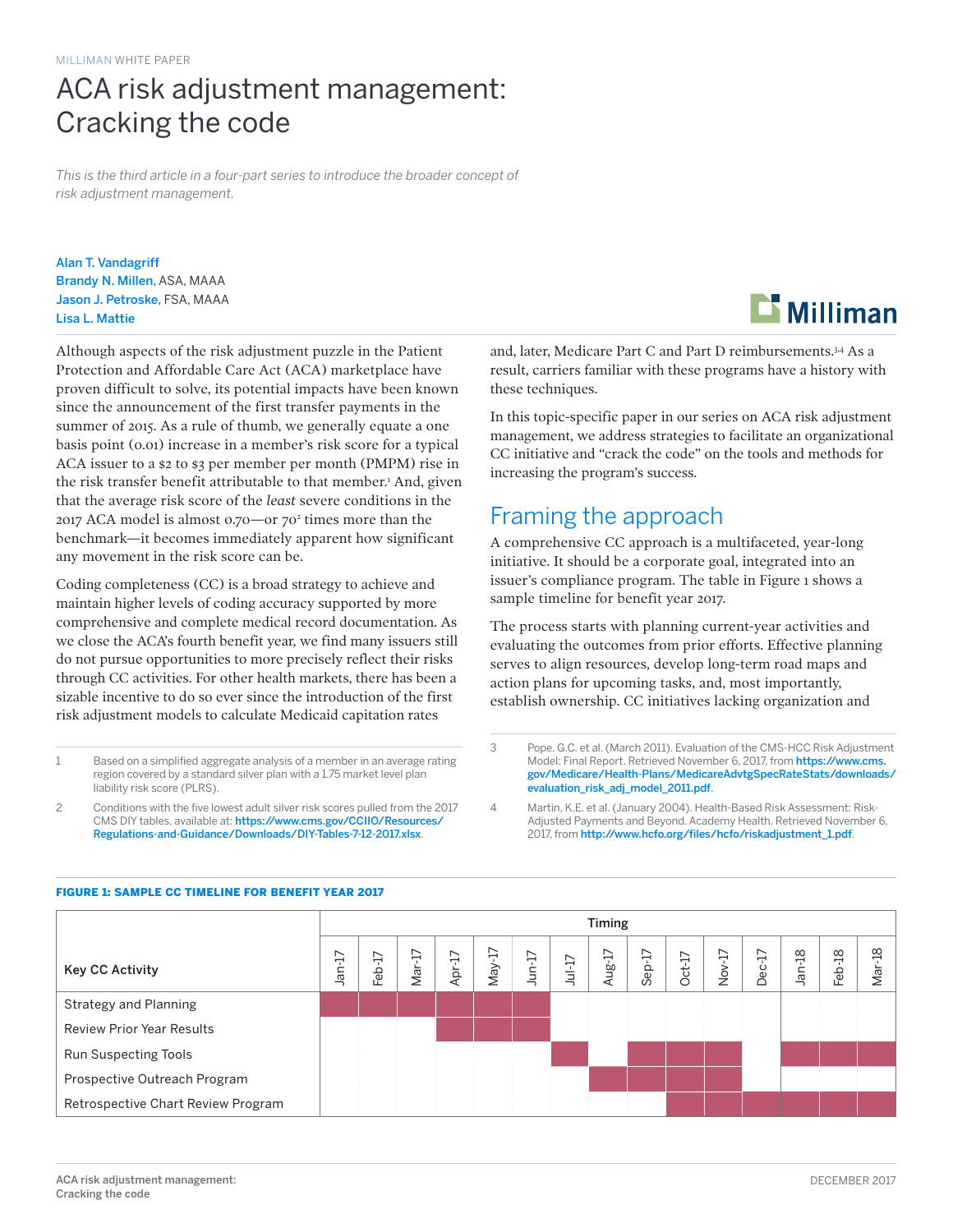clear accountability will, unsurprisingly, fall short of interim targets and overall operational goals. We also recommend a full evaluation of the program annually, including written assessments of performance and revisions based on feedback and new objectives.

In the sections that follow, we break down the key aspects of the process and the techniques we have found most helpful in developing a robust and sustainable solution.

### Deciphering the process

#### **COMPONENTS OF CODING COMPLETENESS**

A comprehensive CC includes four phases outlined in the graphic in Figure 2.

- 1. Prospective
- 2. Retrospective
- 3. Data submission
- 4. Risk score verification

#### FIGURE 2: PHASES OF THE CC PROCESS



This paper primarily focuses on the prospective and retrospective phases, which require lists of members with known or suspected conditions. While a nascent program will derive the most value from retrospective chart reviews, a seasoned health plan can ease its retrospective burden by supplementing with prospective activities to increase the comprehensiveness of documentation up-front. Some of the more common prospective efforts include:

· Member outreach encouraging wellness and annual checkups and promoting care management programs: Typically, better results are correlated with specific incentives tied to member action (e.g., medication adherence or completing an annual check-up).

- · Integration of member targeting into provider electronic health records (EHRs): This strategy increases documentation comprehensiveness and quality at the time of the encounter, curbing retrospective chart review costs. Real-time providerdriven documentation and coding is almost always preferred over retrospective CC activities.
- · Mobile clinics or at-home wellness assessments, if appropriate: In-person encounters will improve documentation and coding accuracy but typically come at a high price. Many individuals targeted for these encounters may seek medical services later in the year or might not have relevant diagnoses. These limitations could make the effort difficult to justify in the commercial market unless pursuing only those members with the highest likelihood of a significant uncoded medical condition.
- · Provider education and incentive programs: Engaging providers to accurately document all active diagnoses is challenging, as provider reimbursement traditionally relies on the procedures and services billed and not the patient's diagnoses. Provider engagement initiatives might include payments or bonuses for performing annual wellness visits with comprehensive medical record documentation and coding completeness—e.g., monitoring, evaluating, assessing/ addressing, and treating (MEAT) documentation—or timely responses to requests to pull charts. Issuers might also include disincentives where a retrospective review identifies coding errors not supported by the documentation or general documentation inadequacy. Apart from incentives, provider education is essential, and issuers should, to the extent possible, equate coding accuracy with improved patient and provider outcomes. Prospective provider documentation and coding education also reduces the risk of identifying inaccurate codes not supported by the medical record documentation, requiring correction retrospectively.

Issuers seem to get the most traction when CC activities are performed throughout the benefit year, continually evaluating and refining the interplay between both prospective and retrospective efforts. This prevents a scramble at year-end to fit all activities into an incredibly compressed timeframe. *It also ensures prospective efforts get proper attention*. Continually "fixing" issues on the back-end through chart reviews will not yield the best longterm results compared to educating providers on documentation and coding best practices and working to develop plans to ensure that high-risk member conditions are comprehensively documented and accurately coded in annual visits. CC efforts can begin as early as July with targeted prospective campaigns, which tend to wind down near the close of the benefit year when all medical services must be performed. Retrospective efforts can and should continue until final EDGE server data submissions are due (in late April or early May) to ensure inclusion of the greatest number of supplemental diagnoses.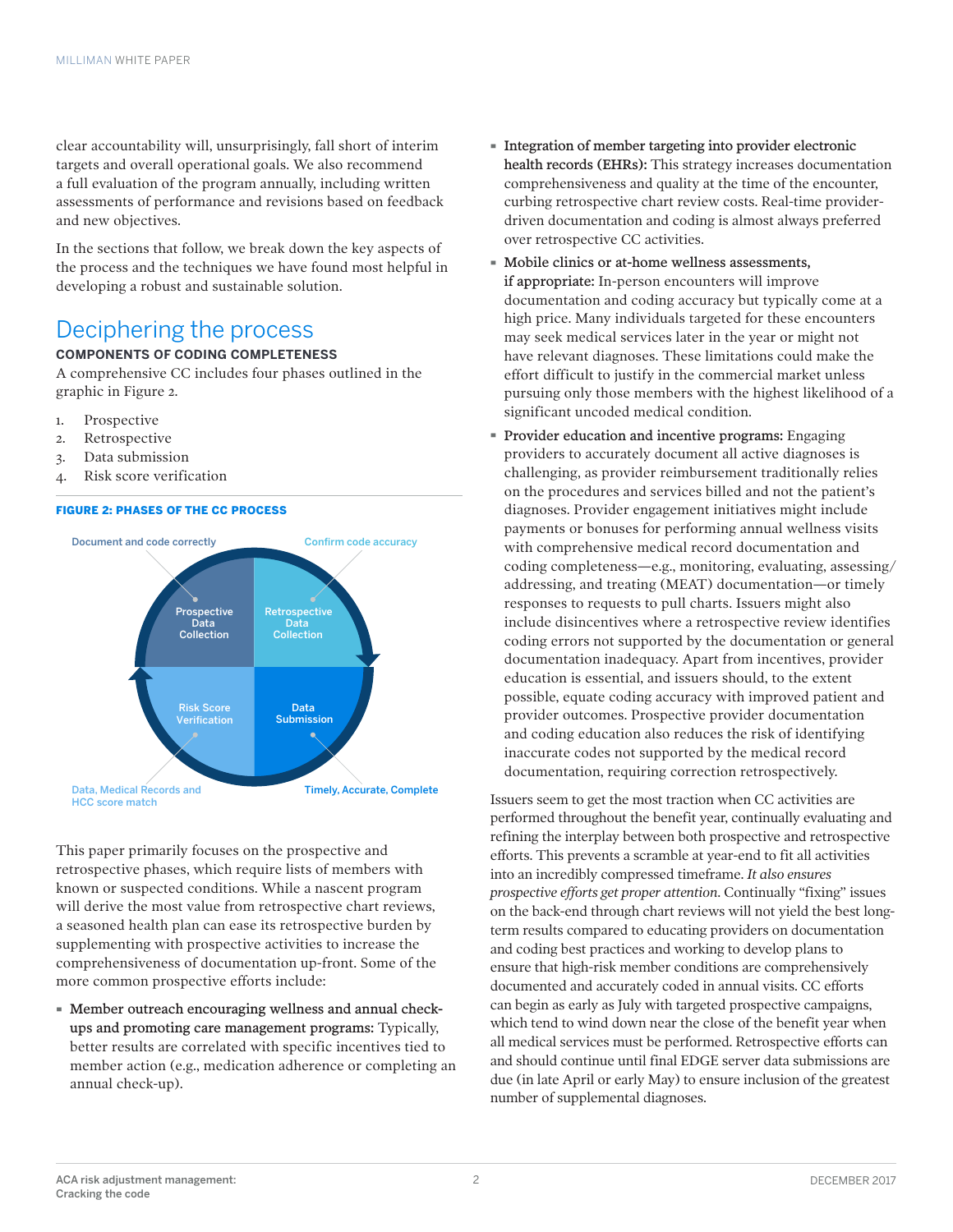#### **TECHNOLOGY AND ANALYTICS**

Interventions are typically informed by a "target" list of members with high likelihoods of having incomplete or inaccurate diagnosis coding, many of whom would also benefit from care management programs. These lists should include both members who are suspected of being underdiagnosed as well as those incorrectly diagnosed with conditions they do not have. The accuracy of the target list, particularly in the ACA market, is critical given the relatively low frequency of health conditions.

The most robust lists harness statistical algorithms, which synthesize data from multiple sources—member demographic information, medical procedures, pharmaceutical use, specialist visits, care management data, and socioeconomic indicators and provide outputs in a format most useful to the professionals spearheading the CC efforts. Some analytics packages incorporate natural language processing (NLP), which identifies trigger words and phrases in EHRs to assess potential gaps in diagnosis documentation or coding. While NLP cannot be the basis for adding or removing medical record diagnoses, it can highlight potential deficiencies in charts. Having access to the best member target list can be *the* differentiator in achieving a positive return on investment (ROI) on CC efforts. Thus, issuers lacking the advanced analytical capabilities should consider third parties with a record of expertise in this area.

Issuers often do not place enough emphasis on assessing the value of CC outcomes. Program evaluation should include a cost-benefit analysis of all prospective and retrospective efforts as well as a top-down review of the actual activities performed during the year. A variety of clinical improvement, utilization management, and coding programs continuously compete for clinical time, administration dollars, and analytical resources. Understanding how each investment translates into a return is a necessary step in ensuring program longevity.

Over time, analyzing results can highlight notable gaps or provide metrics to benchmark or improve the process.

- · Trimming target lists to only members still requiring intervention
- · Algorithm refinement—either in model construction or data training techniques
- · Prioritization for prospective and retrospective reviews (e.g., specific conditions, members with multiple conditions, members without any claim histories, specific providers or specialties)
- · Incremental risk score increases from chart reviews or health assessments
- · Value of members with no previous medical encounter versus those acquiring frequent medical care
- · Identification of specialties or conditions in which a chart review is most effective
- · Identification of conditions frequently miscoded, requiring addition, deletion, or more specificity
- · Identification of providers consistently miscoding members

Informing the CC process with analytics will invariably improve the results. As such, measuring outcomes should not be an afterthought—something executed only when convenient. Robust CC programs place them on equal footing with the revenue-generating activities and refresh them after every campaign. While evaluation at a minimum should include ROI calculations, tracking feedback from doctors, coders, and other clinicians on the front line could provide irreplaceable insight (such as identifying miscoded condition severity levels, resulting in opportunities for focused provider education).

#### **THE TEAMS INVOLVED**

In Figure 1 on page 1, we presented a basic representation of the key CC activities and timing. In reality, the breadth and depth of the resources are quite extensive and span more than just the analytics and finance functional areas. Figure 3 lists the major stakeholders involved throughout the CC process:

| <b>Business Operations</b>                                                                                                                                                                                                                                                                                                                                                                                                                               | <b>Actuarial / Analytics</b>                                                                                                                                                                                           | <b>Provider Engagement</b>                                                                                                        | Coder                                                                                                                                           |
|----------------------------------------------------------------------------------------------------------------------------------------------------------------------------------------------------------------------------------------------------------------------------------------------------------------------------------------------------------------------------------------------------------------------------------------------------------|------------------------------------------------------------------------------------------------------------------------------------------------------------------------------------------------------------------------|-----------------------------------------------------------------------------------------------------------------------------------|-------------------------------------------------------------------------------------------------------------------------------------------------|
| ■ Enrollment liaison<br>$\blacksquare$ Claims liaison<br>■ Health Services liaison<br>$-$ Enrollment changes<br>$-$ Condition changes<br>- Programs to faciliate appropriate encounters<br>Assessment vendor liaison<br>$\blacksquare$ IT liaison<br>- Claims/Enrollment transformation processes<br>- Edge Server validation processes<br>$-$ Data submission processes<br>- Error correction processes<br>• Data validation coordination and oversight | $\blacksquare$ Statistical Models<br>$\blacksquare$ Suspect Lists<br>- Member opportunities<br>Provider opportunities<br>• Provider progress<br>• Program effectiveness<br>$-$ ROI<br>$-$ Forecasting<br>$-$ Reporting | $\blacksquare$ Education strategy<br>■ Engagement strategy<br>$\blacksquare$ Incentives<br>$-$ Gap Reports<br>$-$ Success Reports | • Provider education materials<br>■ Chart acquisition/access<br>$\blacksquare$ Chart reviews<br>• Documentation prompting<br>■ Code adjustments |

#### FIGURE 3: KEY CC STAKEHOLDERS